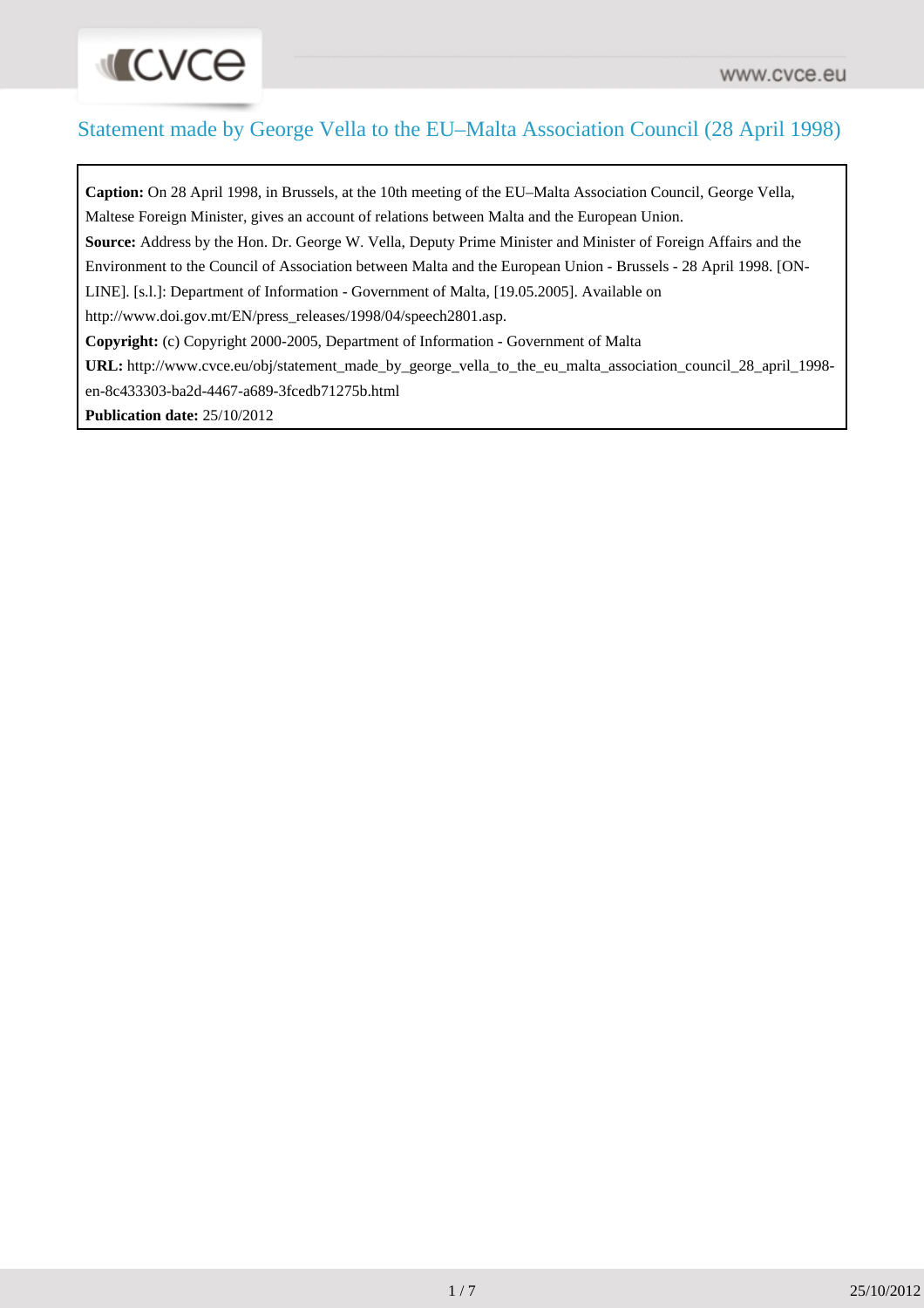# **INCVCe**

#### **Address by the Hon. Dr. George W. Vella, Deputy Prime Minister and Minister of Foreign Affairs and the Environment to the Council of Association between Malta and the European Union - Brussels, 28 April 1998**

This tenth meeting of the Malta/EC Association Council marks the completion of a significant transitional phase in Malta/EU relations and is laying the solid foundations for an ever closer and mutually rewarding relationship. This relationship forms a major pillar of Malta's foreign policy, through which, inspired by the objectives of shared prosperity, democratic freedoms and social justice, Malta seeks to play an active role in the promotion of regional and global peace and cooperation, in friendship and partnership with all other countries.

Eighteen months ago, almost to the day, I had the opportunity of informing the Ministers of the Union about the change of focus in the Malta/EU relationship which the Maltese electorate had mandated in the just concluded general elections.

The decision to put aside Malta's application for EU membership and replace it by the objective of a close relationship was rooted in two fundamental realities.

On the one hand there was the recognition of the unique vitality of the evolving European process, of which the European Union is a central component, and of its relevance to Malta's long-term security and prosperity, as much as to the security and prosperity of all countries in the EuroMediterranean region.

On the other hand there was the realization that, for the foreseeable future, Malta's particular socio-economic and geo-political circumstances prevented it from assuming, with any reasonable level of credibility and effectiveness, some of the basic commitments and responsibilities of EU membership.

The message I brought to the Union in November 1996 was that, taking account of these realities, Malta did have a clear vision of how it should play its rightful role in the European process.

An ever closer relationship with the Union, built upon the creation of a free trade area, and encompassing all other possible sectors of cooperation, would constitute one important dimension of this role.

An equally important dimension would be the continuing development of Malta's contribution, in collaboration with its European and Mediterranean partners, to the active promotion of peace, stability and cooperation in the Mediterranean as part of the wider process of security building and cooperation in the Euro-Mediterranean area.

At the same time it was the newly elected Government's firm intention to develop a strategy for a much needed revitalisation and liberalisation of the Maltese economy, with the aim of equipping it to meet the challenges and opportunities arising from a fast changing and increasingly competitive international environment.

I was aware in November 1996 that a full appreciation of these objectives, relating both to our foreign policy as well as to our national economic development, required an exercise of explanation and a period of adjustment. This was especially the case in respect of those of our European partners which had traditionally been particularly supportive of Malta's foreign policy objectives.

We were encouraged in pursuing our aims by the conviction that our decisions were based on concrete and pragmatic considerations, unshackled by either ideology or wishful thinking. This opened the way for us to explain why those options based upon the pursuit of a close relationship between Malta and the Union were both much more feasible, and at the same time much more sustainable in the longer term, than the options arising out of Malta's membership of the Union.

Today's Association Council meeting confirms this assessment. In the relatively short period of eighteen months the stage has been reached where the political commitment exists, and the outlines have been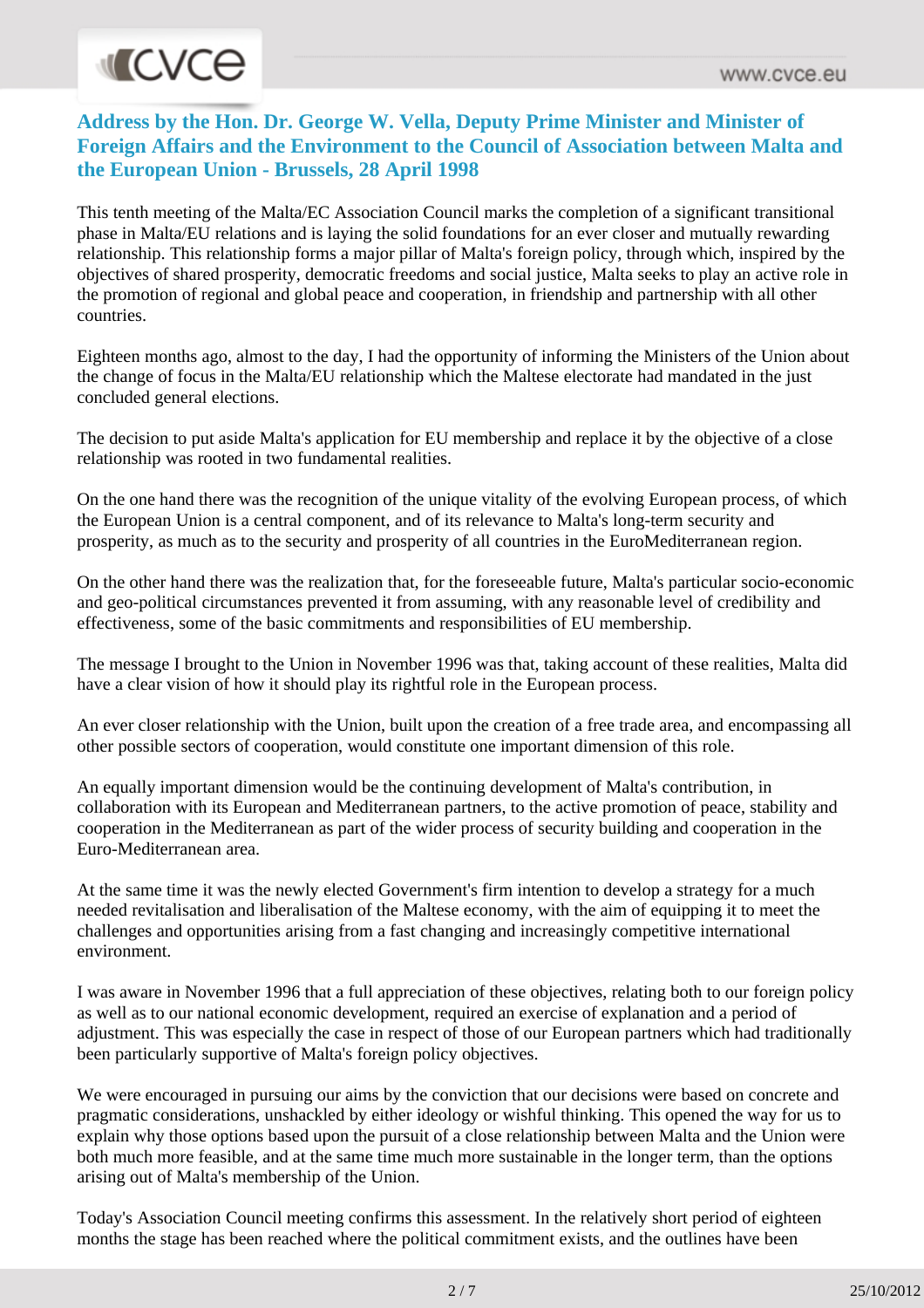## **MICVCO**

defined, for a far-reaching programme of close cooperation between Malta and the European Union.

I recognise the positive contribution which both the Commission and individual members of the Council have made towards this success. In this regard I would like to take this opportunity to express our appreciation to Commissioner Van den Broek and his colleagues, as well as to the Irish, Dutch, Luxembourg, and particularly the current British Presidency of the Council.

Over the past eighteen months the Union has been undergoing major developments both in terms of deepening as well as of widening. The conclusion of the Intergovernmental Conference last June opened the way to the launching of the enlargement process towards Central and Eastern Europe and Cyprus. It also set in motion a significant process of internal reform which is continuing with the consideration of the issues raised in the Commission's Agenda 2000. At the same time preparations have been greatly advanced for the launching of the Economic and Monetary Union at the beginning of next year.

In the midst of these complex and demanding preoccupations, time and energy were still found for concluding successfully the preparatory consultations on Malta's proposal for a close relationship with the Union. For us, this fact carries a twofold positive message. In a specific sense it confirms the Union's own interest in, and commitment towards, its relationship with Malta. In a more general sense it points towards the fundamentally outward looking nature of the Union, with its clear awareness that regional integration initiatives, however far-reaching in their own right, should form an essential aspect of wider global cooperation.

In the consultations we have had with the Commission over the last eighteen months, it has been agreed that the Association Agreement which Malta has had with the European Community since 1971, as it has been modified and enlarged at various points, provides a good basis for the further development of the Malta/EU relationship.

This agreement is still in the first of its originally envisaged two stage process. Even so, for over twenty six years, it has served well as promoter of increased trade between Malta and the Community. It includes provisions for cooperation in a wide range of sectors, which still offer scope for effective implementation. It has been accompanied by a series of four Financial protocols, which have made, and continue to make, a useful contribution towards Malta's economic and social development. A dimension of political dialogue, at both ministerial and parliamentary levels has also accompanied the Association Agreement.

There is therefore much to build upon. The conclusions to be reached at this Association Council provide the framework for more detailed and technical discussions which will take place in the coming months and which will lead to the finalisation of specific agreements or protocols covering the various sectors which have been identified.

The conclusion of a free trade area between Malta and the Union is one of our main objectives. This free trade area will be implemented in strict conformity with the commitments which Malta and the Union have undertaken both under the WTO, as well as under other international agreements, of which the 1995 Barcelona Declaration on the EuroMediterranean Partnership is particularly relevant. In this spirit, free trade arrangements will cover substantially all trade, evidently taking into account the particular sensitivity of certain products, especially agricultural products, for either side.

The Free Trade Area will require the consolidation and further development of the excellent customs cooperation which already exists between Malta and the Community. It could open up for Malta the possibility of cumulation of its products with the products of other Mediterranean and European countries for the purpose of access to Community markets. We intend to explore this possibility, also taking into account the long term objective of the Barcelona Declaration for a free trade area for the EuroMediterranean region by the year 2010. We will however need to examine very carefully the specific commitments which arise in this regard, in order to consider whether or not this particular objective should fall within the time frames envisaged for the completion of the Malta/EU bilateral free trade area.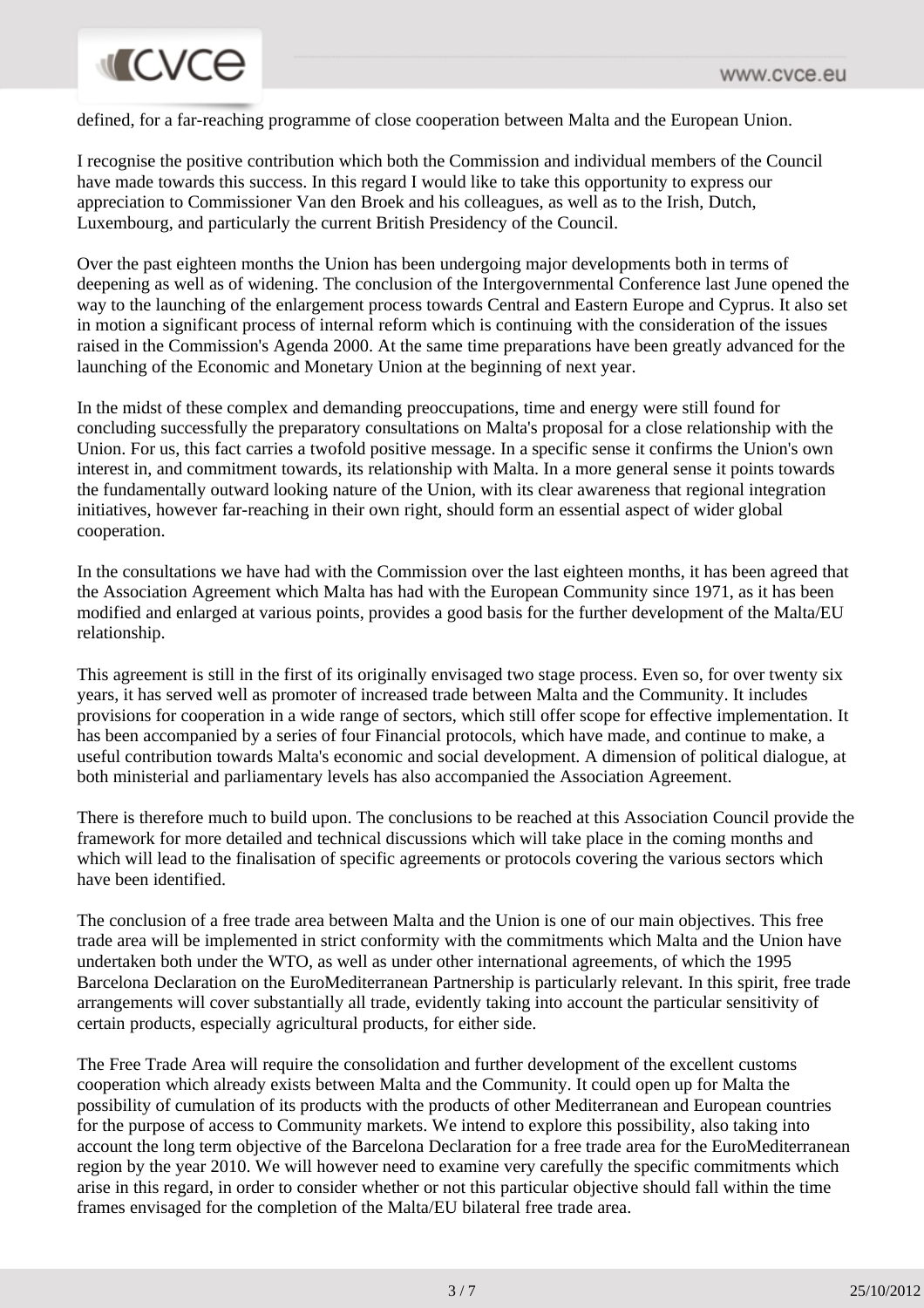## **MICVCE**

Malta is committed to strengthen cooperation in all aspects that have a bearing on the implementation of the objective for a free trade area. We are ready to discuss other relevant aspects in the perspective of encouraging convergence of market criteria operating within the free trade area. It is in this spirit that we are expressing our readiness to improve market access in services, to further liberalise public procurement and to consider various aspects of competition rules, among other things.

At the same time we must remain conscious of the broader considerations, to which I have already referred, regarding Malta's option for a close relationship with, rather than membership of, the European Union. Those commitments which preclude our membership because they cannot be sustained by our exceptionally fragile and exposed economy, will be equally precluded in the forging of the close relationship. In our mind the implementation of a free trade area in all its dimensions need not, and in fact does not, entail the inclusion of any of these commitments.

In our plans, the revitalisation of the Maltese economy, and in particular those aspects relating to the restructuring of our locally grown small scale industry, and to liberalisation, form an essential accompaniment to progress towards the free trade area.

A significant section of Malta's existing industrial set-up, based as it is on foreign investment, is already well equipped for free trade, and in fact stands to benefit considerably from the further liberalisation of trade with the Union. An essential part of our broad economic strategy is to maintain and enhance Malta's attraction as a location for export oriented investment from abroad.

Most of our locally grown industry has traditionally serviced almost exclusively the local market and has thrived under a panoply of protection. This section of our industry occupies an important place in our economy as a nursery and repository of entrepreneurial and managerial skills, as a generator of income and as a provider of employment. There is a broad consensus that it must be restructured, weaned away from protection and oriented towards export.

We have adopted a two track strategy in this regard. On the one hand we are in an advanced stage of putting into place a set of financial and other supportive measures to encourage these firms in upgrading products, modernising production methods and diversifying marketing outlets. This will be accompanied by a progressive dismantling of tariff and non-tariff protective measures and by the completion of the major fiscal reforms we introduced last year in replacement of the VAT system.

This medium-term strategy is being put in place concurrently as short-term action is being taken to redress the serious deficit in Government finances which the new Government inherited on taking office in 1996, and which last year stood at 11% of the national budget. It had been the contention of my party while in opposition that the VAT system, introduced by the previous Government in 1995, in its efforts to establish Malta's credentials for membership of the European Union, was highly inappropriate for the Maltese economy. The question over VAT was in itself one of the most visible elements in the wider debate over the question of Malta's readiness for membership of the Union.

It has been, and continues to be, one of our most urgent and immediate tasks in Government to address both the short term as well as the more structural deficiencies in the Maltese fiscal system which, in our view, had been compounded by the previous Governments unwise policies and measures geared towards Union membership. Some of the structural reforms we introduced last year in this regard, particularly the new Customs and Excise Tax, have raised some concerns with the Commission and among the Union's member states.

A significant part of the work undertaken over the last eighteen months has dealt with this matter. We have explained the primarily fiscal nature of the measures we were introducing, their direct relationship to the economic restructuring strategy we were putting into place and which was itself directly oriented towards the liberalisation of trade, and the manner in which further measures, to be introduced progressively as the liberalisation programme unfolds, would meet all the concerns expressed.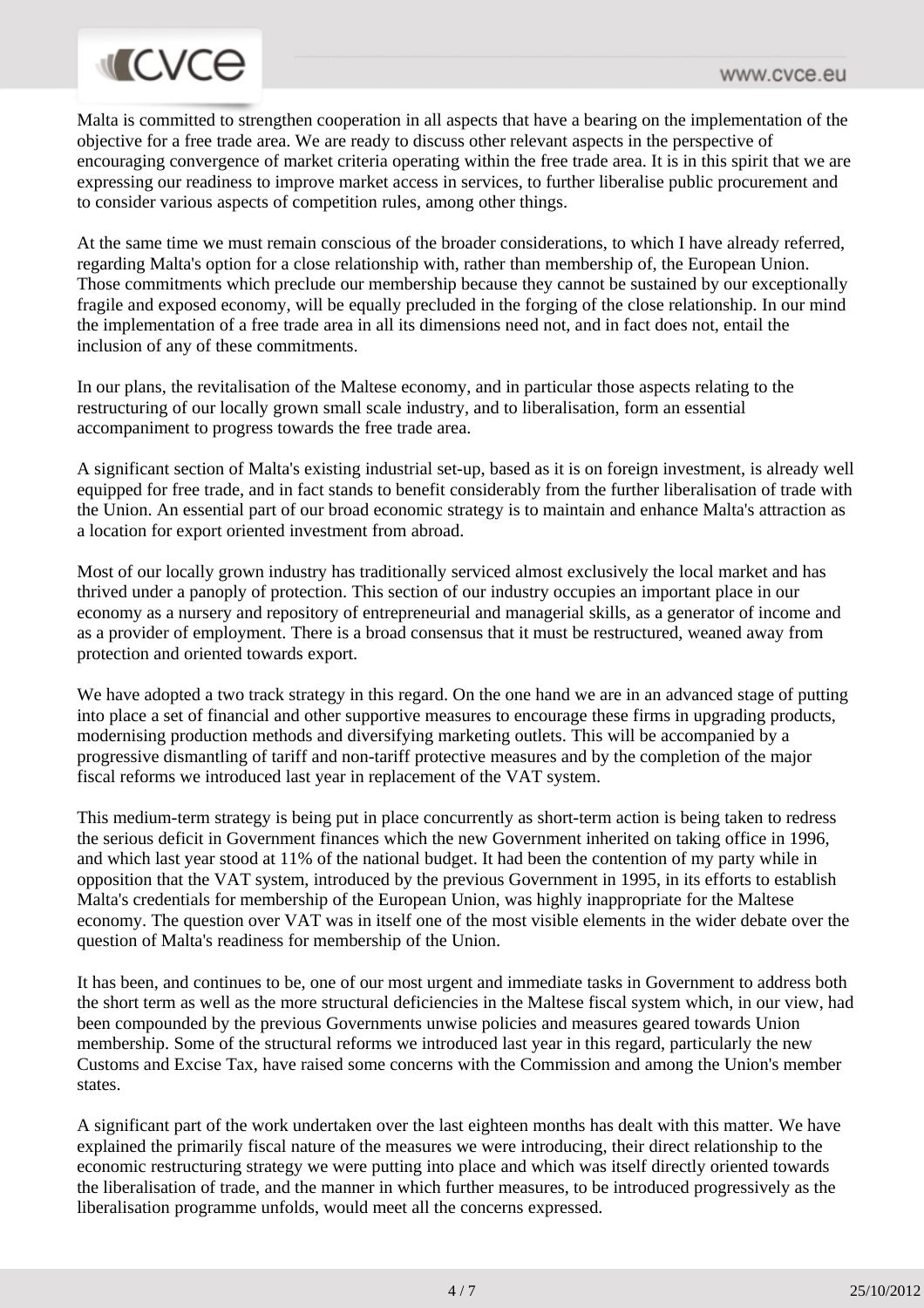# **INCVCE**

It is in this spirit that we can now confidently undertake that the further changes contemplated in our taxation system will ensure conformity with the Association Agreement and the WTO, and that this objective will be achieved before the entry into force of the free trade area.

The question of time frames has also been the subject of some intensive consultations. On its side the Union has expressed the wish for the Free Trade area to be established within three years. Our wish is to move towards free trade as expeditiously as possible, and in this sense we share the objective reflected in the Union's position.

At the same time we need to take into account the fact that our restructuring and liberalisation programme, though not specifically conditioned by the objective for a free trade area, is an essential accompaniment to that objective. The best advice we have had on the subject, and which is now a basis of consensus among all the interested social partners in Malta, is that the industrial restructuring programme will take between five to seven years.

Taking account of all the factors involved, it is possible for us to enter into the commitment that the Free Trade Area will be established with an envisaged transition period of three years from the entry into force of the relevant new protocol. Our own plans for restructuring are very far advanced and we will be in a position to enter into detailed technical discussions with the Commission before the summer. The time needed for these technical discussions to be concluded and the protocol to come into force, in our view, will ensure that the three year transitional period will converge with the conclusion of the main phase of our industrial restructuring and liberalisation programme.

Free Trade is an essential, but not exclusive, component of the close relationship we seek to establish with the Union. I have mentioned that The existing Association Agreement contains provisions for cooperation in various sectors which still leave scope for implementation. We wish to work and build on these provisions, taking also into account the various developments regarding programmes of sectoral cooperation which have taken place, and continue to take place within the Union.

Over the years Malta has become involved in a growing number of cooperation activities with the Union. The projects concerned deal, among other things, with the environment, transport, energy, regional and cross-border cooperation, culture, youth, education and training, tourism, and research and development, where together with the Union we are active participants in COST.

We aim both to deepen this co-operation and also to enlarge it to other sectors, including, consumer policy, health, social affairs, and small scale industry. We are open as to the methods in which this deepening and enlargement can take place, taking account of the Union's own procedures as well as the possibility of specific agreements in individual sectors. The basic objective remains for us to enter into closer forms of sectoral cooperation directly with our partners in the Union.

We are also interested in exploiting the opportunities which the framework of the EuroMediterranean partnership offers as a complementary means to both deepen and enlarge our cooperation activities with the Union. The manner in which the regional projects being identified within the EuroMediterranean framework will relate to the Union's other activities in specific sectors is still being defined. We believe that there is good potential in this direction, and we will continue to be very much interested in it, without prejudice to our objective for direct forms of bilateral cooperation between Malta and the Union.

I have referred to the political dialogue which already exists between Malta and the Union as an accompaniment to the Association Agreement. The meetings of the Association Council have provided the regular occasion for informal discussions at Ministerial level, though these also take place on an ad hoc basis, as and when circumstances warrant, as indeed my last meeting with Council members in November 1996 clearly testifies. We wish to continue and where possible intensify this process.

Malta also actively consults with the Union as appropriate on various international issues, on the margins of international fora. This is quite natural, since on the vast majority of issues Malta is inspired by the same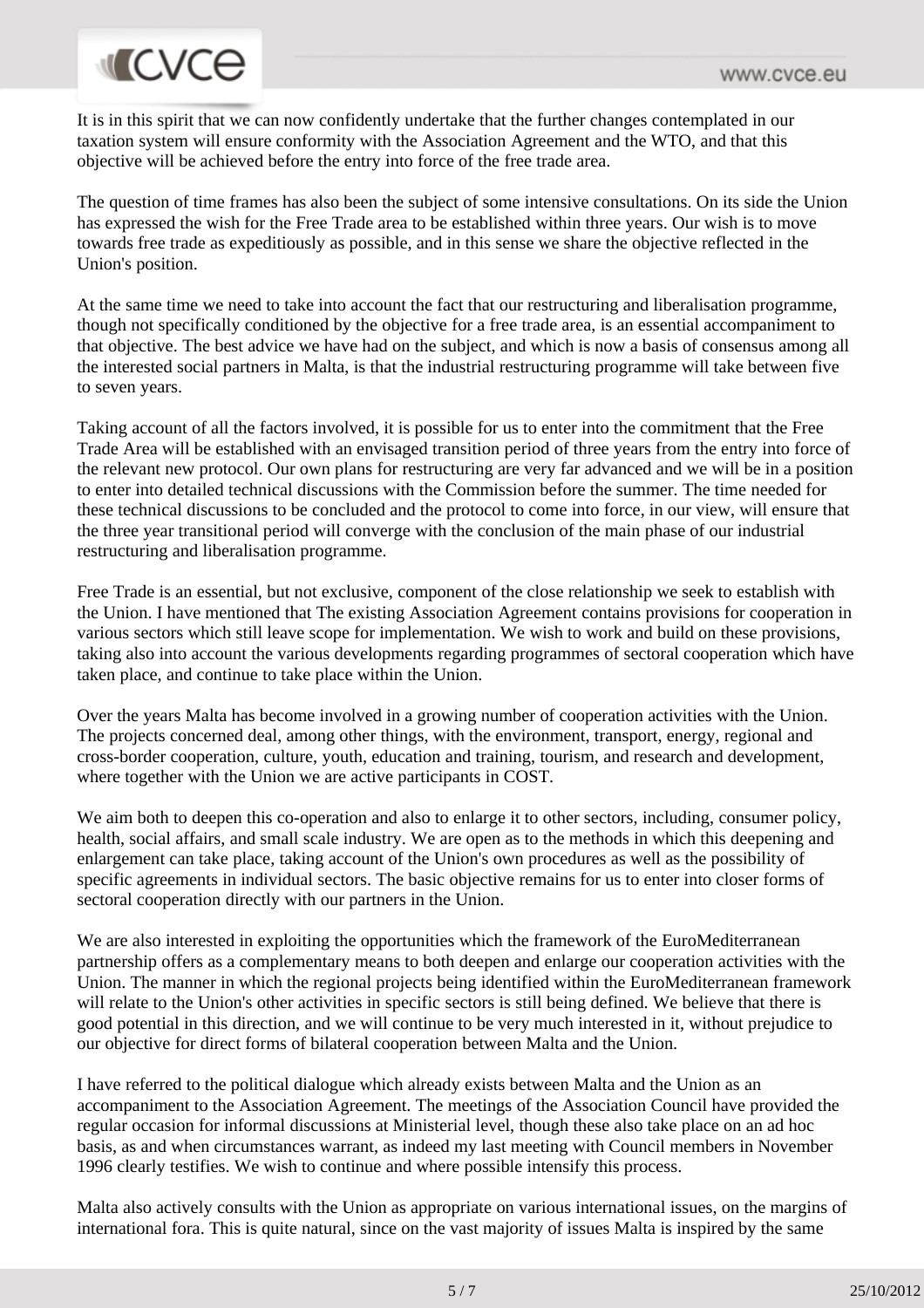## **INCVCE**

principles, and supports the same objectives as the members of the Union. In this sprit we believe that our contacts and consultations within international fora should be given greater visibility and continuity. For this reason We would wish to explore ways in which these contacts can become more structured and regular, and their results more defined.

The objectives of the political dialogue are to increase convergence of positions on specific issues and enhance cooperation on political and security matters. While, as I said, convergence exists on the broad range of issues, there are some areas in which the potential for active cooperation between Malta and the Union is particularly marked. I am thinking especially of issues relating to the safeguarding of human rights and the promotion of democratic processes, to the non-proliferation of armaments and to arms control, and to confidence and security building, especially at the regional level.

Besides the major global institutions, the international fora in which we consider that active cooperation between Malta and the Union is particularly desirable include the Organisation for Security and Cooperation in Europe and the Council of Europe.

The Barcelona EuroMed partnership clearly offers the most extensive opportunity for cooperation between Malta and the Union. For Malta, the promotion of security and cooperation in the Mediterranean is one of the main pillars of its foreign policy, with its basis firmly rooted in our status of Neutrality. For the Union, the Mediterranean region, with its many intractable problems, its cultural and economic differences and its historical baggage of suspicion and resentment, constitutes an indivisible element of Europe's security concerns. The Barcelona partnership is, in one of its most essential dimensions, an expression of the need and desire on all sides of the Mediterranean region for a more direct, more extensive and more affirmative European role in Mediterranean security building.

In order for this to be achieved specific problems must be resolved, economic and social disparities must be addressed, long-standing cultural and religious antagonisms must be removed. The Barcelona programme lays down a blueprint for action which still requires a number of catalysts for its successful implementation. As the holding of the Second Barcelona Ministerial conference in Malta last year demonstrated, Malta is ideally placed to act as one of these catalysts. We wish to continue working closely with the Union and with all our Mediterranean partners in this regard.

The Political dialogue with the Union accompanying our Association Agreement has also included the parliamentary dimension which, following the decisions taken by the Maltese and the European Parliament in 1992, has taken the form of a Malta/EP Joint Parliamentary Committee meeting regularly twice a year. In the light of the importance we attach to the parliamentary dimension in the democratic process we have been, and continue to be, particularly attached to this aspect of the Malta/EU Political Dialogue, which, we note with special appreciation, has proceeded uninterruptedly over the transition period of the past eighteen months. We aim to continue and where possible intensify this aspect of the political dialogue.

Financial cooperation is another long-standing element in the Malta/EU relationship which we aim to continue and where possible enhance. We have already discussed with the Commission how the present Fourth Financial Protocol, originally envisaged as an adaptation protocol for Membership, will be revised to take account of the changed priorities. A significant part of this protocol will now be used to support our industrial restructuring programme, though support will also continue for other sectors including education and training. In view of the delays which have taken place in the implementation process we have already requested that the duration of this protocol be extended until 1999.

It is our hope that in preparing the Union's next budget cycle, starting in the year 2000, Members will consider including provisions for continuing financial cooperation between Malta and the Union, in the form of further financial protocols. We propose to keep in close touch with the Commission and with the members of the Union in this regard. In addition we will continue exploring the opportunities for financial cooperation provided by the regional MEDA funds of the EuroMediterranean partnership.

There is agreement that cooperation in the fields of justice and home affairs, including those aspects that